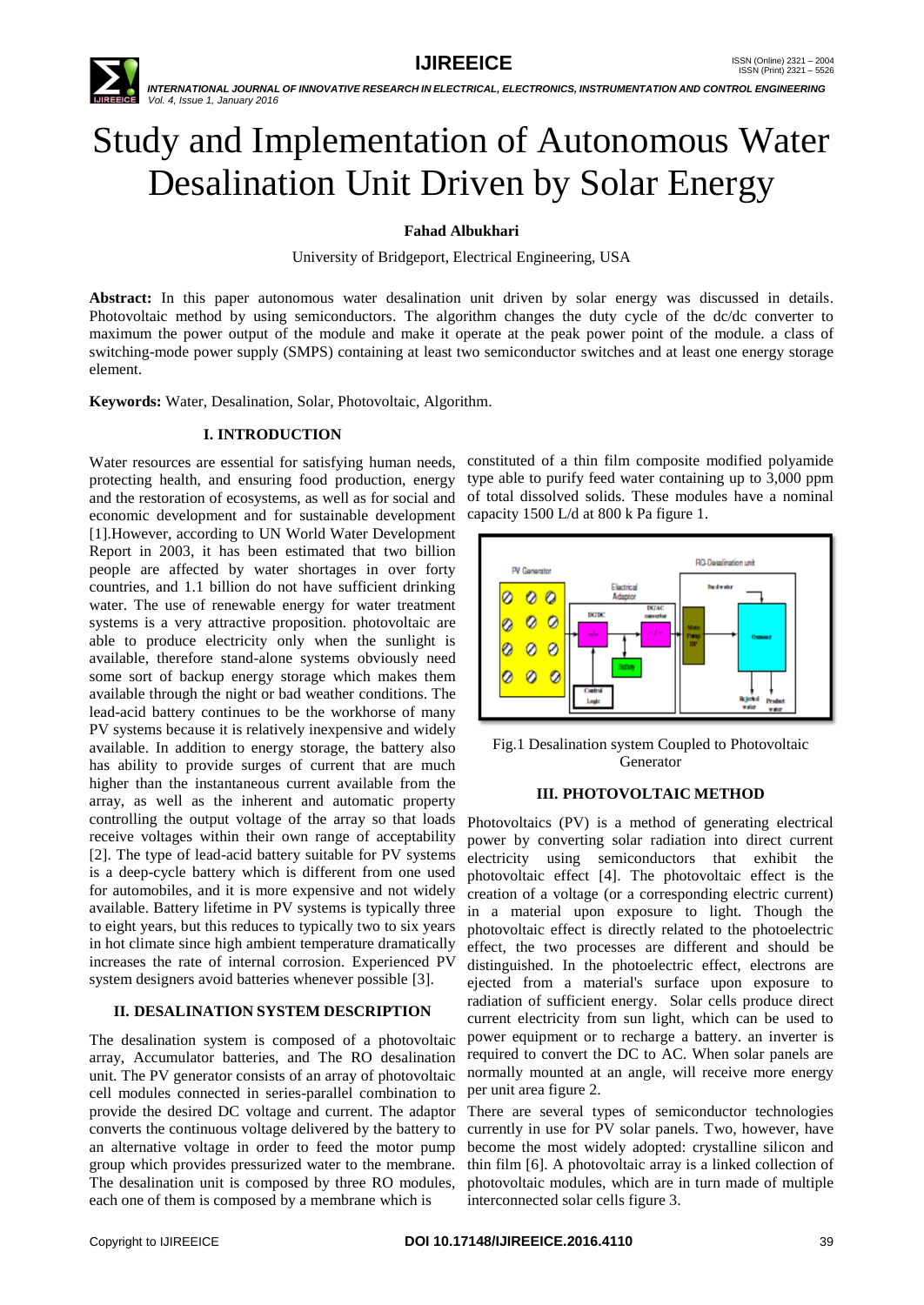

 *INTERNATIONAL JOURNAL OF INNOVATIVE RESEARCH IN ELECTRICAL, ELECTRONICS, INSTRUMENTATION AND CONTROL ENGINEERING Vol. 4, Issue 1, January 2016*



Fig.2 Solar Panels

By their modularity, they are able to be configured to supply most loads. The power that one module can produce is seldom enough to meet requirements of a home or a business, so the modules are linked together to form an array.



Fig.3Photovoltaic Array

# **IV. MAXIMUM PEAK POWER TRACKING**

The peak power is reached with the help of a dc/dc converter by adjusting its duty cycle such that resistance corresponding to the peak power is obtained. Now question arises how to vary the duty cycle and in which direction so that peak power is reached. Whether manual tracking or automatic tracking? Manual tracking is not possible so automatic tracking is preferred to manual tracking. The algorithms are implementing in microcontroller or a personal computer to implement maximum power tracking. The algorithm changes the duty cycle of the dc/dc converter to maximum the power output of the module and make it operate at the peak power point of the module.

The voltage based peak tracking is assumed maximum power point of a particular solar PV module lies at about 0.75 times the open circuit voltage of the module. So by measuring the open circuit voltage a reference voltage can be generated and feed forward voltage control scheme can be implemented to bring the solar PV module voltage to the point of maximum power. The current based peak power tracking is the peak power of the module lies at the point which is about 0.9 times short circuit current of the module. In order to measure this point, the module or array is short –circuit Ed [9].

The disadvantage of the perturb and observe method to track the peak power under fast varying atmospheric

condition is overcome by Incremental conductance method. In order to keep the power variation small, the perturbation size is kept very small. The algorithm is developed in such a manner that it sets a reference voltage of the module corresponding to the peak voltage of the module figure 4. A PI controller then acts moving the operating point of the module to that particular voltage level. It is observed that there some power loss due to this perturbation also the fails to track the power under fast varying atmospheric conditions. But still this algorithm is very popular and simple.



Fig.4Perturb and Observe

# **V. BOOST CHOPPER**

A class of switching-mode power supply (SMPS) containing at least two semiconductor switches (a diode and a transistor) and at least one energy storage element. Filters made of capacitors (sometimes in combination with inductors) are normally added to the output of the converter to reduce output voltage ripple. Power can also come from DC sources such as batteries, solar panels, rectifiers and DC generators. A process that changes one DC voltage to a different DC voltage is called DC to DC conversion. A boost converter is a DC to DC converter with an output voltage greater than the source voltage. A boost converter is sometimes called a step-up converter since it "steps up" the source voltage. Since power ( $P =$ VI) must be conserved, the output current is lower than the source current [6]. A boost converter is used as the voltage increase mechanism in the circuit known as the 'Joule thief'. This circuit topology is used with low power battery applications, and is aimed at the ability of a boost converter to 'steal' the remaining energy in a battery. This energy would otherwise be wasted since the low voltage of a nearly depleted battery makes it unusable for a normal load. The key principle that drives the boost converter is the tendency of an inductor to resist changes in current. When being charged it acts as a load and absorbs energy (somewhat like a resistor), when being discharged, it acts as an energy source [5].

The key principle that drives the boost converter is the tendency of an inductor to resist changes in current. When being charged it acts as a load and absorbs energy (somewhat like a resistor), when being discharged, it acts as an energy source [8]. The voltage it produces during the discharge phase is related to the rate of change of current, and not to the original charging voltage, thus allowing different input and output voltages.